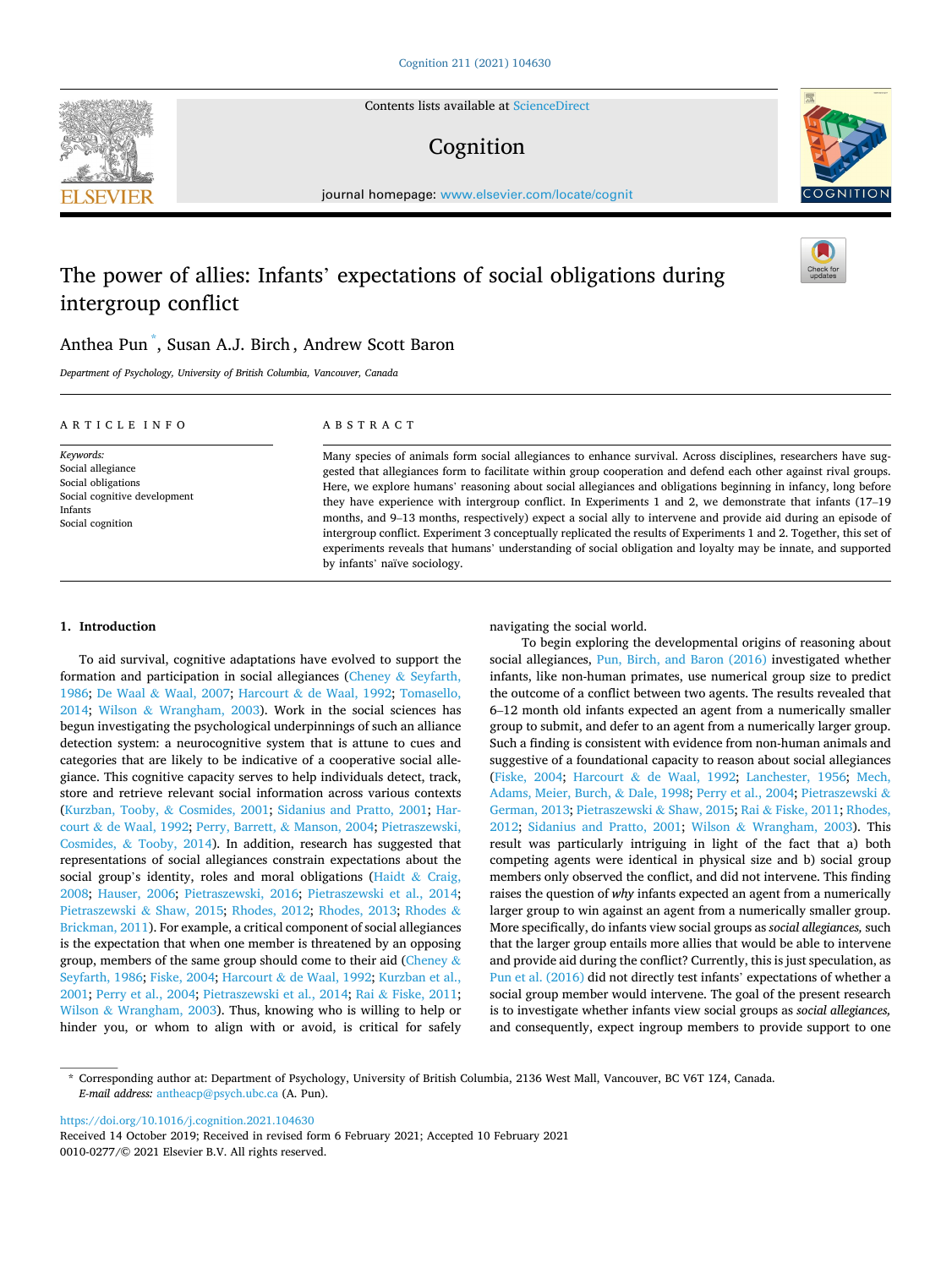<span id="page-1-0"></span>another during intergroup conflict.

Recent work demonstrates that toddlers can make predictions about an individual's behavior based on their group membership ([Bian,](#page-5-0)  Sloane, & [Baillargeon, 2018;](#page-5-0) Jin & [Baillargeon, 2017;](#page-6-0) [Ting, He,](#page-6-0) & [Baillargeon, 2019\)](#page-6-0). For example, in the absence of conflict, 17-montholds expect ingroup members to provide instrumental support (eg. physically retrieving an object) to another ingroup member. In this context, however, simply delineating group membership (through labeling) did not facilitate infants' expectations about how ingroup members should treat outgroup members, as they were equally surprised when an ingroup member helped or ignored an outgroup member ([Jin](#page-6-0)  $\&$ [Baillargeon, 2017\)](#page-6-0). In addition, [Rhodes, Hetherington, Brink, and](#page-6-0)  [Wellman \(2015\)](#page-6-0) demonstrated that 16-month olds monitor the experiences of individuals from opposing groups to predict how their social partners will behave. They found that toddlers were more surprised when agents from opposing groups (whom had never previously interacted) cooperated, as opposed to conflicted, suggesting that infants expected the initial state of conflict to generalize across social partners. Together, these findings suggest that toddlers' expectations of how an individual will behave towards others is shaped by an understanding of the social relationships among those individuals.

These findings notwithstanding, no studies (to the best of our knowledge) have specifically investigated whether infants expect an agent to intervene during a conflict to help an ingroup member accomplish their goal. This is an important ecologically valid context to study, as allegiances often form to facilitate within group cooperation and defend each other against rival groups (Harcourt  $\&$  [de Waal, 1992](#page-6-0); [Lanchester, 1956; Mech et al., 1998](#page-6-0); [Perry et al., 2004](#page-6-0); [Pietraszewski](#page-6-0) & [German, 2013; Pietraszewski](#page-6-0) & Shaw, 2015; [Tomasello, 2014](#page-6-0); [Wilson](#page-6-0) & [Wrangham, 2003](#page-6-0)). As such, our aim was to explore infants' reasoning about within and between group helping (and harm) during an episode of intergroup conflict. More specifically, we investigated whether infants understand that social allies should uphold an obligation to assist an ingroup member during intergroup conflict. Addressing this question can help elucidate the underlying reasons why infants expect numerically larger groups to be socially dominant and provide new insights into the developmental foundations of reasoning about social allegiances.

In Experiment 1, we investigated whether 17–19 month old infants would expect group members to intervene during a conflict and indirectly help an own group member complete their goal. In addition, to begin exploring infants' tolerance for outgroup harm, aiding an ingroup member required performing an antisocial action towards an outgroup member. More specifically, in this violation of expectation paradigm, infants observed third-party interactions between members of two novel social groups. After witnessing a conflict between two opposing group members, infants saw two outcomes: one in which an agent helped an ingroup member accomplish their goal (by hindering an outgroup member), and one in which an agent helped an outgroup member accomplish their goal (by hindering an ingroup member). We reasoned that if infants expect members of a social allegiance to aid a member of their own group, then they should be more surprised and look longer when an agent helps an outgroup member during intergroup conflict.

We chose to conduct this experiment first with 17–19 month-olds, given recent evidence that similar aged infants have some expectations about individuals providing instrumental assistance to ingroup members (Jin & [Baillargeon, 2017\)](#page-6-0). In Experiment 2, we sought to investigate the same questions with younger infants (9–13 months). Finally, Experiment 3 was conducted to rule out a potential alternative explanation for the results obtained in Experiments 1 and 2.

## **2. Experiment 1**

## *2.1. Method*

*2.1.1. Participants* 

Experiment 1, we analyzed the data from infants between the ages of 17 and 19 mo (mean age = 18.00 mo, range = 16.92 mo- 19.08 mo,  $SD =$ 20 d, 16 females). According to parental report, 55% of infants included in the final sample were classified as Caucasian, 28% as East Asian, and 17% as other ethnicities. An additional 10 participants were excluded from the sample because they did not watch the screen during the critical sequence in which an agent pushed another agent off the platform  $(n = 3)$ , fussed out  $(n = 4)$ , or experienced sibling or parental interference  $(n = 3)$ .

## *2.1.2. Procedure*

For all experiments, the procedure was identical. Each participant was seated on the lap of their caregiver in a sound proof testing room for the duration of the experiment,  $\sim$ 140 cm from the center of a television screen measuring 48′′ in diameter. To ensure that caregivers would not influence their child's behavior, they were instructed to either keep their eyes closed or were asked to wear a pair of opaque glasses. Caregivers were also asked to remain silent and to not otherwise direct the child's' attention. The experimenter sat adjacent to the infant and caregiver, separated by a distance of  $\sim$  4 ft and hidden behind a black curtain. The experimenter remained behind the curtain and out of the infants' line of sight for the duration of the experiment. In all experiments, infants viewed a series of animations that depicted third-party interactions between members of two opposing social groups. A violation of expectation paradigm was implemented, such that infants' looking times to the outcomes of the two test trials were recorded.

#### *2.1.3. Stimuli and looking time criteria*

*2.1.3.1. Group introduction sequence.* All participants were first familiarized to two groups of novel animated characters – one group of blue characters and one group of green characters (similar to the animations designed by [Pun et al. \(2016\)](#page-6-0)). Similar to the paradigm used by Pun et al. [\(2016\),](#page-6-0) infants were introduced to two novel social groups that infants did not share similarities with (eg. race and language), thereby eliminating the possibility of infants forming a "like me" or "ingroup" bias (Mahajan & [Wynn, 2012; Meltzoff, 2007](#page-6-0)). Group size was equated, such that there were three members in each group, and each individual was identical in physical size. To introduce these groups, the green characters appeared on the opposite side of the screen from the blue characters, and infants observed each set of characters bounce in synchrony with members of their group for a duration of 3 s. More specifically, all three members of the green group bounced together, followed by the other three members of the blue group (order was counterbalanced across participants).

*2.1.3.2. Goal familiarization (Supplementary Videos 1 and 2).* Following the *group introduction sequence*, participants observed an agent from one of the groups move to the platform (on the bottom of the screen) and proceed to move to the opposite side of the platform (Supplementary Video 1). To ensure that infants understood that the agent had the goal of crossing the platform, this familiarization sequence (19 s) was repeated in its entirety for a minimum of two trials. If an infant looked away during a familiarization trial for a minimum of 1 s, the familiarization sequence was repeated (up to a maximum of four trials). Next, infants observed another familiarization sequence (19 s) in which one agent from the other group performed the same actions, albeit moving across the screen in the opposite direction as the first agent (Supplementary Video 2). Once again, this familiarization sequence was presented for a minimum of two, and maximum of four times. The order of the trials was counterbalanced across participants.

*2.1.3.3. Inter-trial (Supplementary Video 3).* The *inter-trial* (22 s) began with infants viewing the *group introduction sequence*, in which both groups bounced one at a time. After the *group introduction sequence*, one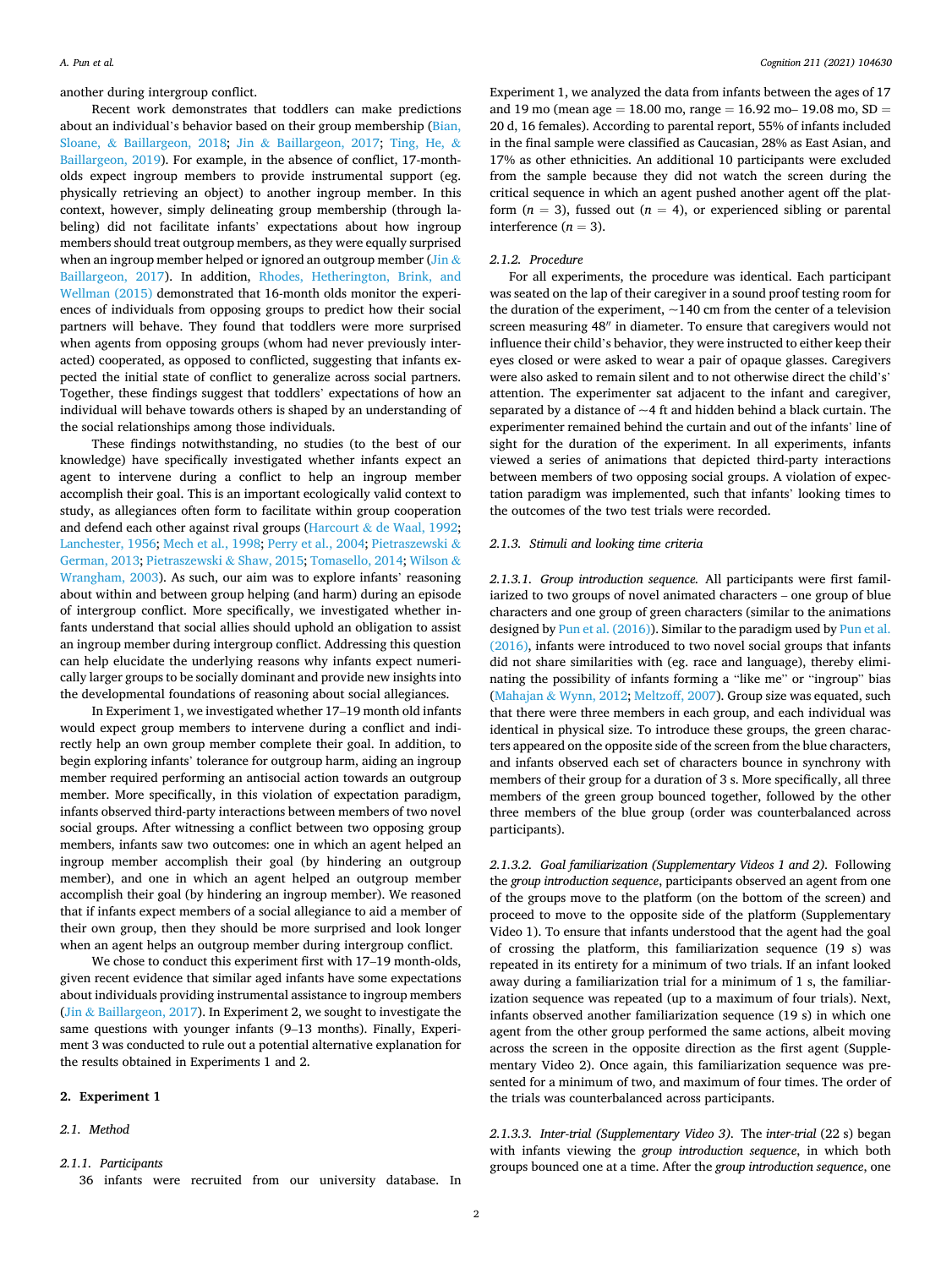agent from each group (the same agents viewed in the *goal familiarization* trials) simultaneously moved to the platform. Then, both agents moved across the platform at the same time, albeit in opposing directions. However, when the two agents reached the middle of the platform, they bumped into each other, slightly backed up, and then bumped into each other again (for a total of three times). This *inter-trial*  served to establish that when the two agents from opposing groups each pursued their goal of crossing the platform at the same time, a conflict ensued. Therefore, infants were required to view the conflict, depicted by the agents bumping into one another. The inter-trial was only presented once, unless an infant looked away during the conflict. In this case, the inter-trial was presented a second time.

*2.1.3.4. Test trials (Supplementary Videos 4 and 5).* Each infant saw a total of two test trials. The test trials began with the same actions depicted in the *inter-trial*. Infants then witnessed an observing member from one of the groups move down to the middle of the platform and stand between the two competing agents. In one test trial (30 s), this third agent pushed the *outgroup* member off of the platform, thereby allowing their *ingroup* member to achieve their goal of crossing the platform (Expected Outcome) (Supplementary Video 4). In the other test trial (30 s), this third agent pushed their *ingroup* member off the platform, thereby allowing the *outgroup* member to achieve their goal of crossing the platform (Unexpected Outcome) (Supplementary Video 5). After the infant viewed the test event, the animation froze and a static image of the characters remained. Infants' looking times were measured to the static outcomes of the test trials. Therefore, as soon as the animation froze, looking time was recorded until the infant looked away for two consecutive seconds, or until 30 s had elapsed. The order of these two test trials was counterbalanced across participants. Only infants that viewed both the conflict and critical sequence in which the intervening agent pushed another agent off the platform (for each test trial) were included in the final sample. We reasoned that if infants expect members of the same group to be part of a social allegiance, and help each other during a conflict, then infants should be more surprised and look longer when the intervening agent helps an outgroup member (Unexpected Outcome), compared to when they help an ingroup member (Expected Outcome).

## *2.1.4. Coding*

For all experiments, coders used the computer application *jHaB*  ([Casstevens, 2007\)](#page-5-0) to record the duration of infants' looking times. For all experiments, infants' looking times were recorded by a primary online coder. Data from the primary coder was used in the results. A naive secondary offline coder re-coded 50% of the videos for Experiment 1. For videos that were re-coded, looking times between the two coders were correlated  $r = 0.98$  across all trials.

### *2.2. Results and discussion*

Across all experiments, looking times from each test trial were first log-transformed. Inferential statistics (eg. model estimates, CIs) were fit to log-transformed looking times (see [Csibra, Hernik, Mascaro, Tatone,](#page-5-0)  & [Lengyel, 2016](#page-5-0)). Nevertheless, for ease of communication and interpretation, descriptive statistics (eg. Means, Standard Deviations and Standard Errors) and plots feature raw looking times (in seconds) (eg. similar to Kibbe & [Leslie, 2019;](#page-6-0) Stavans & [Baillargeon, 2019\)](#page-6-0).

We ran an ANOVA with a difference score (calculated from infants' transformed looking times to the Unexpected and Expected Outcomes) entered as the dependent variable, and entered two between-subjects factors: trial order (Expected Outcome trial first vs. Unexpected Outcome trial first) and gender. No main effect of trial order was found  $(F_1, 35 = 0.24, p = .63)$ . In addition, no main effect of gender  $(F_1, 35 = 0.24, p = .63)$ . 0.27,  $p = .61$ ) or interaction between trial order and gender ( $F<sub>1, 35</sub> =$ 0.95,  $p = .34$ ) was observed. To rule out the possibility of age

differences, we ran the same analysis and entered age as a covariate. We found no significant differences due to age ( $F_{1,35} = 1.44$ ,  $p = .24$ ).

As predicted, a paired-samples *t-*test (2-tailed) revealed that 17–19 month olds looked significantly longer to the Unexpected Outcome trial, in which an intervening agent helped an outgroup member  $(M = 15.97 s,$  $SD = 8.00$ ) compared with the Expected Outcome trial, in which an intervening agent helped an ingroup member  $(M = 12.24 \text{ s}, SD = 8.74)$ , 95% CI [1.38, 3.12],  $t(35) = 2.54$ ,  $p = .016$ ,  $d = 0.55$  [\(Fig. 1\)](#page-3-0). Similar results are found using the raw data (see Supplementary Material for statistical analyses and plots).

Moreover, during an episode of intergroup conflict, (and in contrast to the absence of conflict as in [Jin and Baillargeon \(2017\)](#page-6-0)), 17–19 month old infants were more surprised when an ingroup member aided an outgroup member. Our main finding was further supported when the data were examined nonparametrically. Of 36 participants, 27 (75% of the sample) looked longer to the Unexpected Outcome trial in comparison with the Expected Outcome trial:  $\chi$ 2 (1, 35) = 9.00, *p* = .003. Our findings suggest that when groups are in conflict with one another, 17–19-month-old infants expect social allies to exclusively help an ingroup member complete their goal—even if this requires harming an outgroup member (by pushing them out of the way).

## **3. Experiment 2**

To further examine the origins of social alliance reasoning, we presented younger infants (9–13-months) with the same stimuli as in Experiment 1.

#### *3.1. Method*

#### *3.1.1. Participants*

60 infants were recruited from our research database. In Experiment 2, we analyzed the data from infants between the ages of 9 and 13 mo (Age groups: 9–9.99 mos; 10–10.99 mos; 11–11.99 mos, 12–12.99 mos (mean age = 11.04 mo, range = 9.00 mo– 12.78 mo,  $SD = 36$  d, 32 females). We set our sample size in order to have a comparable number of infants per each month of age as in Experiment 1. According to parental report, 50% of infants included in the final sample were classified as Caucasian, 32% as East Asian, and 18% as other ethnicities. An additional 17 participants were excluded from the sample because they did not watch the screen during the critical sequence in which an agent pushed another agent off the platform  $(n = 5)$ , fussed out  $(n = 9)$ , or experienced sibling or parental interference  $(n = 3)$ .

## *3.1.2. Procedure*

The procedure for Experiment 2 was identical to Experiment 1. See [Sec. 2.1.2](#page-1-0)*.* 

## *3.1.3. Stimuli and looking time criteria*

The stimuli and looking time criteria for Experiment 2 was identical to Experiment 1. See [Sec. 2.1.3](#page-1-0) 

#### *3.1.4. Coding*

Coders used the computer application *jHaB* ([Casstevens, 2007](#page-5-0)) to record the duration of infants' looking times. Infants' looking times were recorded by a primary online coder. Data from the primary coder was used in the results. A naive secondary offline coder re-coded 50% of the videos for Experiment 2. For videos that were re-coded, looking times between the two coders were correlated  $r = 0.97$  across all trials.

## *3.2. Results and discussion*

As in Experiment 1, looking times from each test trial were first logtransformed. Inferential statistics (eg. model estimates, CIs) were fit to log-transformed looking times (see [Csibra et al., 2016\)](#page-5-0). Nevertheless, for ease of communication and interpretation, descriptive statistics (eg.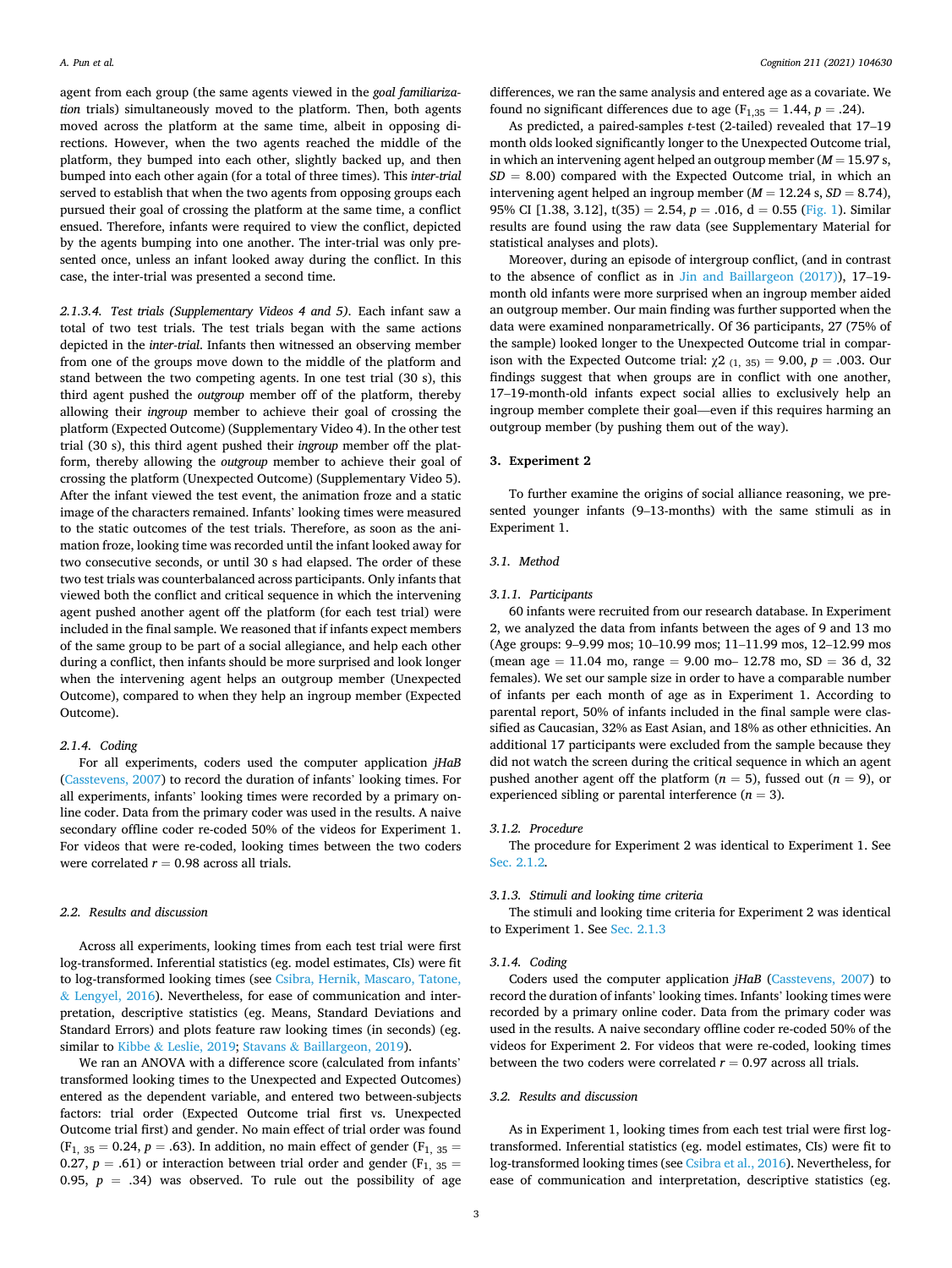<span id="page-3-0"></span>

**Fig. 1.** Raw mean looking times to the outcome of test trials in Experiments 1 ( $n = 36$ ),  $2(n = 60)$ , and 3 ( $n = 88$ ). Error bars represent SEM, and an asterisk denotes a significant difference between the two events  $(p < .05)$ .

Means, Standard Deviations and Standard Errors) and plots feature raw looking times (in seconds).

We ran an ANOVA with a difference score (calculated from infants' transformed looking times to the Unexpected and Expected Outcomes) entered as the dependent variable, and entered two between -subjects factors: trial order (Expected Outcome trial first vs. Unexpected Outcome trial first) and gender. As with Experiment 1, no main effect of trial order was found ( $F_{1, 59} = 0.81, p = .37$ ). In addition, no main effect of gender ( $F_{1, 59} = 0.002$ ,  $p = .96$ ) or interaction between trial order and gender ( $F_{1, 59} = 0.20$ ,  $p = .66$ ) was observed. To rule out the possibility of age differences, we ran the same analysis and entered age as a covariate. We found no significant differences due to age  $(F_{1,59} = 0.13, p =$ .72).

A paired-samples *t-*test (2-tailed) comparing the mean looking times to each trial type revealed that 9–13-month-olds looked significantly longer to the Unexpected Outcome trial, in which the intervening agent helped an outgroup member ( $M = 13.21$  s,  $SD = 7.05$ ) compared with the Expected Outcome trial, in which the intervening agent helped their ingroup member ( $M = 10.84$  s,  $SD = 8.00$ ), 95% CI [1.20, 2.11], t(59) = 3.06,  $p = .003$ ,  $d = 0.43$  (Fig. 1). Similar results are found using the raw data (see Supplementary Material for statistical analyses and plots).

Our main finding was further supported when the data were examined nonparametrically. Of 60 participants, 39 (65% of the sample) looked longer to the Unexpected Outcome trial in comparison with the Expected Outcome trial:  $\chi$ 2 (1, 59) = 5.40, *p* = .02, replicating our findings observed with the older sample from Experiment 1.

Younger infants (like older infants in Experiment 1) were more surprised when an intervening agent indirectly helped an outgroup member accomplish their goal during intergroup conflict. Infants' responses suggest that this outcome violated infants' expectation of within-group support. These findings suggest that within the first year of life, infants use social allegiances to predict how individuals within a group are obligated to behave towards one another. More specifically, social group members are expected to intervene during intergroup conflict, and provide aid exclusively to an ingroup member.

## **4. Experiment 3**

Infants in the previous experiments looked longer to the trial in which an intervening agent indirectly helped an outgroup member complete their goal (by pushing the ingroup member out of the way), compared to the trial in which an intervening agent indirectly helped an ingroup member complete their goal (by pushing the outgroup member out of the way). Although we interpreted this finding as evidence that infants expect an agent to intervene and provide aid to an ingroup member during a conflict, another lower-level counterhypothesis required consideration. It is possible that infants in Experiments 1 and 2 looked longer to the Unexpected Outcome trial (Supplementary Video 5) because of the manner in which the agents physically engaged with one another. In the *inter-trial* (Supplementary Video 3), collisions between two different colored agents were established to demonstrate a conflict between opposing groups. Therefore, it is possible that infants may have looked longer to the Unexpected Outcome trial in Experiment 1 and 2 because it featured collisions between two same colored agents (ie. two ingroup members).

To address this potential alternative explanation, we presented infants with two new test trials that featured the same collisions as in Experiments 1 and 2. In one test trial, an ingroup member collided with an outgroup member (thereby helping the outgroup member accomplish their goal of crossing the platform). In the other test trial, an ingroup member collided with another ingroup member (thereby helping the ingroup member accomplish their goal of crossing the platform). It is important to highlight that the same collisions that were directed towards an ingroup member in Experiments 1 and 2 (which hindered the ingroup member), directly helped the ingroup member accomplish their goal of crossing the platform in Experiment 3.

If infants find collisions between two same colored agents (ie. two ingroup members) more surprising (independently of the goal they enable), then they should look longer when two same colored agents collide, compared to when two different colored agents collide (ie. ingroup vs outgroup member). However, if infants have expectations that an ingroup member should provide support to another ingroup member during a conflict, then they should be sensitive to whether an agent intervenes to help facilitate the goal of the ingroup member (even if this requires colliding with a same colored agent (ie. ingroup member)). If infants respond in line with our original hypothesis, infants in Experiment 3 should be *less* surprised when two same colored agents collide (ie. two ingroup members), as these collisions directly help the ingroup member accomplish their goal of crossing the platform*.* 

## *4.1. Method*

### *4.1.1. Participants*

88 infants were recruited from a local science center and tested in a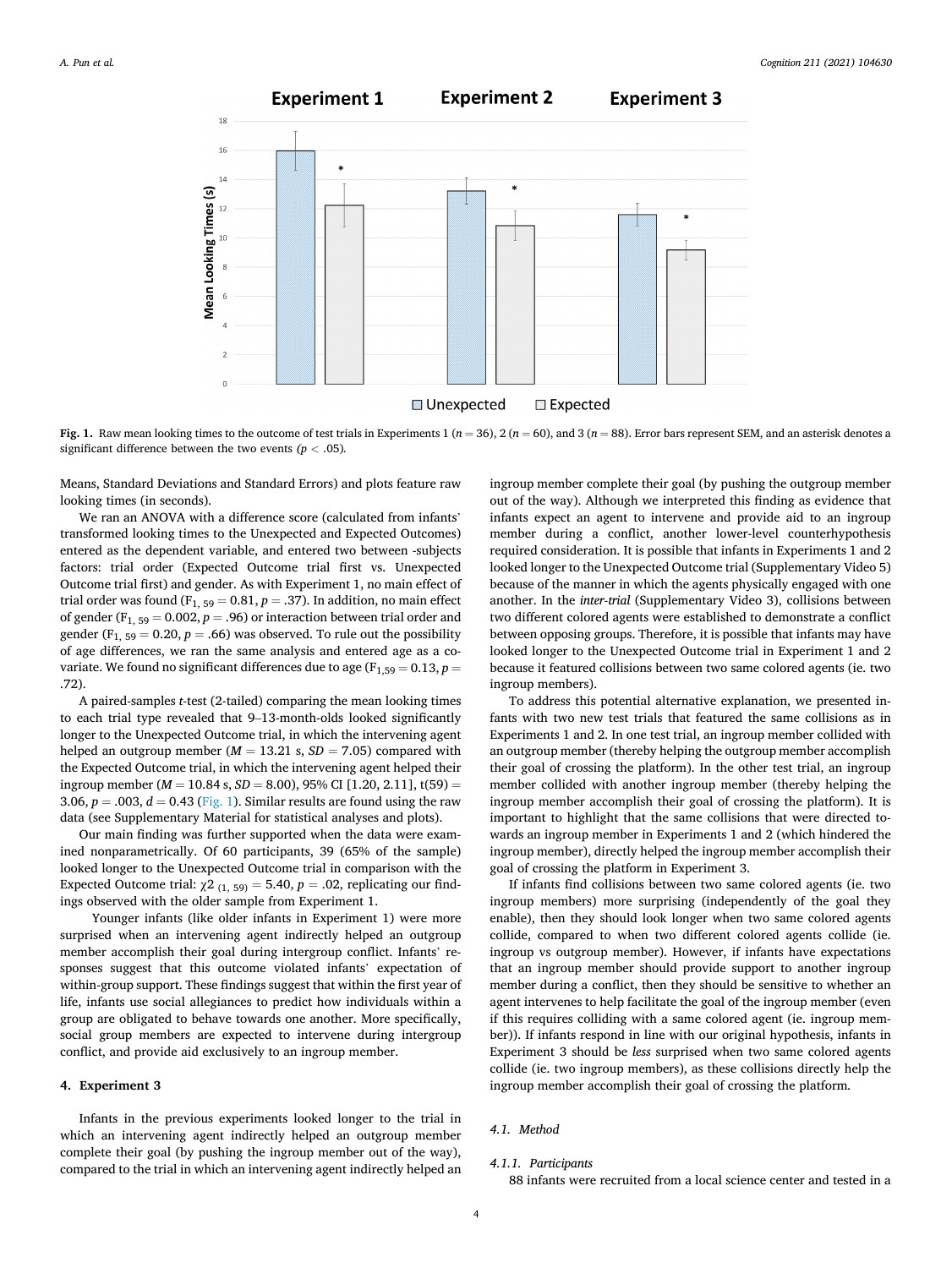soundproof testing room located onsite. Since we did not find significant age differences across our two samples in Experiments 1 and 2 (17–19, and 9–13 mos, respectively), in Experiment 3, we collected and analyzed data from infants aged 9–20 months (mean age  $= 13.92$  mo, range  $=$ 9.34 mo  $-$  19.56 mo, SD  $=$  91.25 d, 33 females). According to parental report, 51% of infants included in the final sample were classified as Caucasian, 19% as East Asian, and 30% as other ethnicities. An additional 27 participants were excluded from the sample because they did not watch the screen during the critical sequence in which an agent pushed another agent off the platform  $(n = 14)$ , fussed out  $(n = 5)$ , or because of sibling or parental interference  $(n = 3)$ , or technical error  $(n \nvert n)$  $= 5$ ).

#### *4.1.2. Procedure*

The procedure was identical to Experiments 1 and 2. See [Sec. 2.1.2](#page-1-0)*.* 

## *4.1.3. Stimuli and looking time criteria*

In Experiment 3, the actions performed by the agents in the *Group introduction sequence, Goal Familiarization* and *Inter-trial* were identical to those described in Experiments 1 and 2. See [sec. 2.1.3.2](#page-1-0) and [Sec. 2.1.3.3](#page-1-0).

*4.1.3.1. Test trials (Supplementary Videos 6 and 7).* The two test trials began with the same actions depicted in the *Inter-trial* of Experiments 1 and 2. See [Sec. 2.1.3.3](#page-1-0). Then, infants witnessed an observing member from one of the groups come down to the platform and stand next to one of the competing agents. In one test trial (36 s), this intervening agent directly helped their ingroup member complete their goal of crossing the platform (by colliding with and pushing their ingroup member across the platform). Note: this trial featured collisions between two samecolored agents (ie. two ingroup members) (Supplementary Video 6). In line with our original hypothesis, this would be the Expected Outcome trial. In the other test trial (36 s), this intervening agent directly helped the outgroup member complete their goal of crossing the platform (by colliding with and pushing the outgroup member across the platform). Note: this trial featured collisions between two differentcolored agents (ie. ingroup and outgroup member) (Supplementary Video 7). In line with our original hypothesis, this would be the Unexpected Outcome trial. After an infant viewed a test trial, the animation froze and a static image of the characters remained. As soon as the animation froze, looking time was recorded until the infant looked away for two consecutive seconds, or until 30 s had elapsed. The order of these two test trials was counterbalanced across participants. Only infants that viewed both the conflict and critical sequence in which the intervening agent pushed another agent off the platform (for each test trial) were included in the final sample.

## *4.1.4. Coding*

Coders used the computer application *jHaB* ([Casstevens, 2007](#page-5-0)) to record the duration of infants' looking times. Infants' looking times were recorded by a primary online coder. Data from the primary coder was used in the results. A naive secondary offline coder re-coded 50% of the videos for Experiment 3. For videos that were re-coded, looking times between the two coders were correlated  $r = 0.98$  across all trials.

## *4.2. Results and discussion*

As in Experiments 1 and 2, looking times from each test trial were first log-transformed. Inferential statistics (eg. model estimates, CIs) were fit to log-transformed looking times (see [Csibra et al., 2016](#page-5-0)). Nevertheless, for ease of communication and interpretation, descriptive statistics (eg. Means, Standard Deviations and Standard Errors) and plots feature raw looking times (in seconds).

We ran an ANOVA with a difference score (calculated from infants' transformed looking times to the Unexpected and Expected Outcomes) entered as the dependent variable, and entered two between- subjects factors: trial order (Expected Outcome trial first vs. Unexpected Outcome trial first) and gender. No main effect of trial order was found  $(F_{1, 87} = 2.88, p = .94)$ . In addition, no main effect of gender  $(F_{1, 87} =$ 0.002,  $p = .97$ ) or interaction between trial order and gender ( $F_{1, 87} =$ 0.58,  $p = .45$ ) was observed. To rule out the possibility of age differences, we ran the same analysis and entered age as a covariate. We found no significant differences due to age ( $F_{1,87} = 2.68$ ,  $p = .11$ ).

A paired-samples *t-*test (2-tailed) comparing the mean looking times to each trial type revealed that 9–20-month-olds looked significantly longer to the Unexpected Outcome trial in which the intervening agent helped an outgroup member (ie. two different colored agents collided),  $(M = 11.60 \text{ s}, SD = 7.21)$  compared with the Expected Outcome trial, in which an intervening agent helped their own group member (ie. two same colored agents collided) (*M* = 9.17 s, *SD* = 6.39), 95% CI [1.13, 1.49],  $t(87) = 4.30, p < .001, d = 0.42$  ([Fig. 1](#page-3-0)). Similar results are found using the raw data (see Supplementary Material for statistical analyses and plots).

Our main finding from Experiment 3 was further supported when the data were examined nonparametrically. Of 88 participants, 65 (74% of the sample) looked longer to the Unexpected Outcome trial in comparison with the Expected Outcome trial:  $χ2_{(1, 87)} = 20.05, p < .001$ . Taken together, the results of Experiment 3 help to rule out the possibility that infants looked longer in Experiments 1 and 2 because they witnessed two ingroup members (or two same-colored group members) bumping into each other. Importantly, data from all 3 experiments demonstrate that infants are sensitive to whether an agent intervenes to help facilitate the goal of the ingroup member (even if this requires colliding with a same colored agent (ie. ingroup member)). Therefore, Experiment 3 provides additional evidence supporting our original interpretation of the findings: ingroup members should intervene and help an ingroup member during intergroup conflict.

## **5. General discussion**

Previous studies with young children and infants have shown that when facing intergroup conflict, an individual that is part of a larger group is expected to win against an individual that is part of a smaller group (Pietraszewski & [German, 2013](#page-6-0); [Pietraszewski](#page-6-0) & Shaw, 2015; [Pun et al., 2016\)](#page-6-0). However, in these studies, it is unclear what kinds of inferences infants make about group members that observed, but did not directly participate in the conflict. Results from our current work offer crucial insight into infants' reasoning about social allegiances, and reveals that infants appear to have an underlying expectation that group members should intervene to aid their allies during intergroup conflict.

Across three experiments, we demonstrated that infants as young as 9 months of age use social allegiances to predict how members of social groups should behave during an episode of intergroup conflict. More specifically, Experiments 1 and 2 investigated whether infants (17–20 mos, and 9–13 mos, respectively) expect a member of a social group to intervene and indirectly help an ingroup member complete their goal of crossing a platform. Infants were introduced to two groups (equal in physical size and number). After viewing a conflict of goals between agents from opposing groups, infants looked significantly longer when an intervening agent indirectly helped an outgroup member complete their goal (by pushing their ingroup member off the platform) compared to when an intervening agent indirectly helped their ingroup member complete their goal (by pushing the outgroup member off the platform). This suggests that infants expect members from the same group to intervene and help an ingroup member accomplish their goal (even if this requires hindering an outgroup member). Experiment 3 provided a conceptual replication of Experiments 1 and 2, and helped to rule out the possibility that infants' looking times at test were primarily driven by lower-level factors, such as whether two same, or different colored agents collided.

Taken together, our results suggest that infants' responses were primarily driven by the expectation that ingroup members should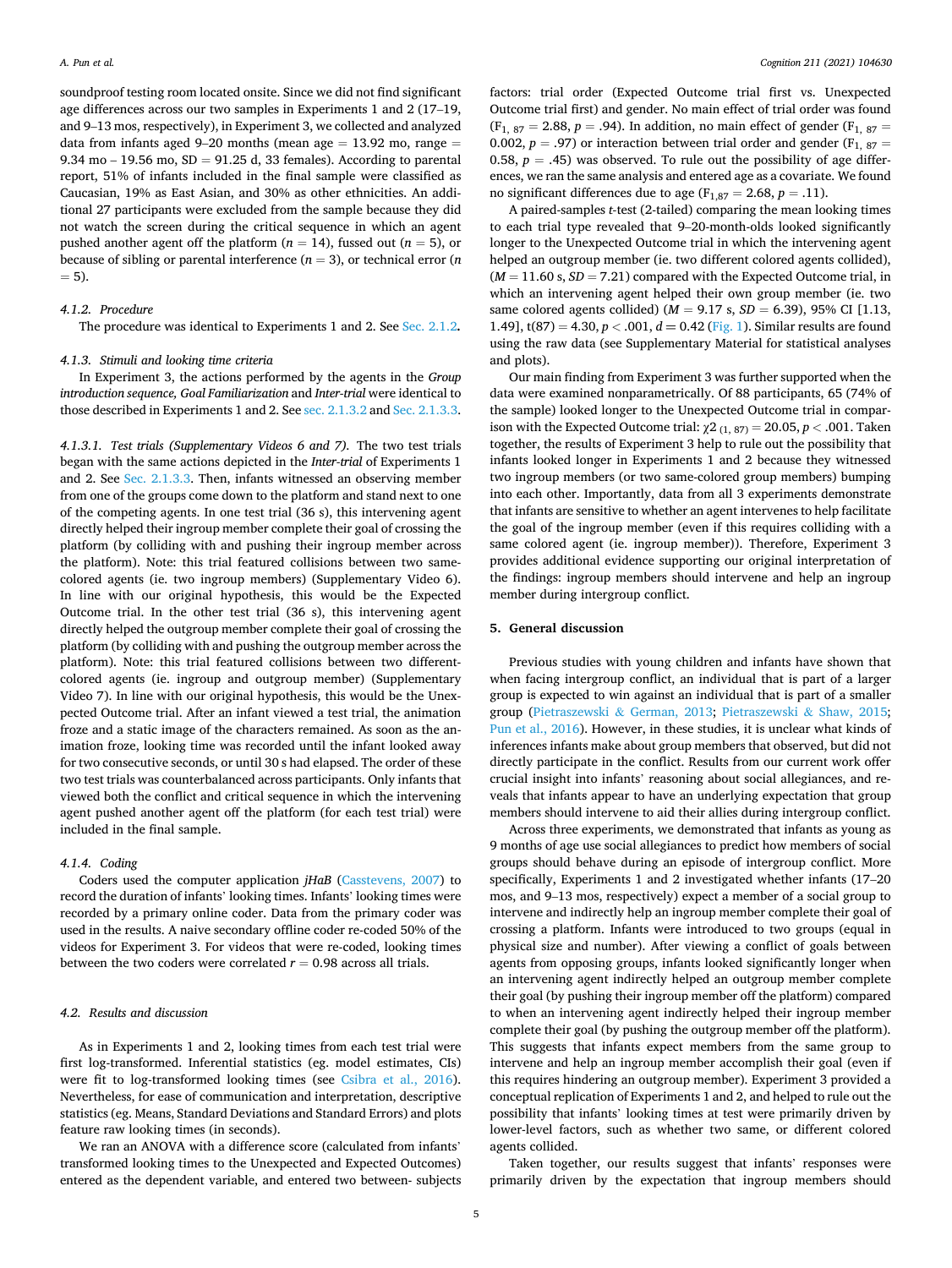<span id="page-5-0"></span>exclusively support one another during an episode of intergroup conflict. As allegiances often form to defend each other against rival groups (Harcourt & [de Waal, 1992](#page-6-0); [Lanchester, 1956](#page-6-0); [Mech et al., 1998](#page-6-0); [Perry](#page-6-0)  [et al., 2004;](#page-6-0) Pietraszewski & [German, 2013;](#page-6-0) [Pietraszewski](#page-6-0) & Shaw, [2015;](#page-6-0) [Tomasello, 2014](#page-6-0); Wilson & [Wrangham, 2003\)](#page-6-0) harming or hindering the goals of opposing group members may be required. Results from Experiments 1 and 2 revealed that infants expected an intervening agent to hinder an opposing agents' goals in order to help their own group member. Thus, in line with previous work with non-human primates and other social species (Harcourt & [de Waal, 1992;](#page-6-0) [Lanchester,](#page-6-0)  [1956; Mech et al., 1998;](#page-6-0) Wilson & [Wrangham, 2003](#page-6-0)) our work suggests that infants appear to tolerate outgroup harm (ie. hindering an opposing group members' goal), at least during intergroup conflict.

To further understand infants' representation of social allegiances, future work should explore infants' reactions towards individuals that fail to fulfill social obligations. Indeed, in both human and other social species, failure to provide support for social group members during intergroup conflict is often considered grounds for ostracism and may even invite direct physical punishment or death (Fantina, 2006; [Mathew](#page-6-0)  & [Boyd, 2011](#page-6-0); [Wesselmann, Wirth, Pryor, Reeder,](#page-6-0) & Williams, 2013). Given that 17- month olds expect third-party punishment (in the form of withholding help) for individuals that have harmed an ingroup member ([Ting et al., 2019](#page-6-0)), it is possible that infants will expect an individual that abandons or deserts their group to be punished. This hypothesis could be tested, first, by establishing that an ingroup member chooses to desert an ingroup member during intergroup conflict. Then, infants would be shown one scenario in which this individual is punished, and one in which they do not receive punishment. If infants expect punishment (for disloyalty to the ingroup) to be enforced, then they should be more surprised, and look longer when the deserter is not punished.

Our work also contributes to the ongoing investigation of infants' and toddlers' expectations of whom should (or should not) intervene across different contexts. Thus far, only two studies to date (to our knowledge) have investigated infants' responses to third- party intervention ([Kanakogi, Inoue,Matsuda, Butler, Hiraki](#page-6-0) & Myowa-Yamakoshi, [2017;](#page-6-0) Stavans & [Baillargeon, 2019](#page-6-0)). More specifically, when group membership is *undefined* (ie. agents were not established as part of the same group) infants do *not* appear to expect a bystander to intervene, but during *within-group conflict* only high status leaders (not members of equal status) are expected to intervene. In our current experiments, all of the individuals were of equal size, and were not differentiated based on status. Therefore, this is the first study to demonstrate that during *intergroup conflict,* infants expect *equally ranked* agents to intervene on behalf of ingroup members. Together, these experiments reveal that the same action (intervention) may be interpreted differently and have different consequences depending on the context and status of social group members. For example, when group members are of equal status, banding together against an outgroup may serve to unite and enhance cooperation between groups during intergroup conflict (Cheney & Seyfarth, 1986; Fiske, 2004; Harcourt & [de Waal, 1992; Kurzban et al.,](#page-6-0)  [2001; Perry et al., 2004](#page-6-0); [Pietraszewski et al., 2014;](#page-6-0) Rai & [Fiske, 2011](#page-6-0); Wilson & [Wrangham, 2003\)](#page-6-0). In contrast, when there is within-group conflict, intervening without the status or authority to do so may create discord and lead to negative social consequences ([Stavans](#page-6-0) & [Baillargeon, 2019](#page-6-0)). Together, these experiments suggest that infants' expectations of whom should intervene may be influenced by various factors, such as whether the individuals are part of the same social group, the status of individuals within a social group, and the type of conflict that occurs ([Kanakogi et al., 2017](#page-6-0); Stavans & [Baillargeon,](#page-6-0)  [2019\)](#page-6-0).

These findings provide further evidence that within the first year of life, infants have an abstract expectation of social group obligation that group members should uphold. Importantly, infants in these experiments are making third-party judgements about social group behavior, that is not influenced by a "like me" or "ingroup" preference or bias (Mahajan & [Wynn, 2012](#page-6-0); [Meltzoff, 2007](#page-6-0)). Consequently, social allegiance reasoning may have evolved as a part of human's naïve sociology ([Rhodes, 2012;](#page-6-0) [Rhodes, 2013](#page-6-0)). Indeed, some researchers have proposed that relational structures exist across cultures (Fiske, 1991, 1992, 2000; Fiske & [Haslam, 2005;](#page-6-0) Rai & [Fiske, 2011\)](#page-6-0) that may serve as the building blocks for reasoning about social allegiances. Consequently, understanding whom is obligated to whom may serve to facilitate expectations about whom will help vs hinder another. For example, Rai and Fiske's moral motive of Unity encompasses social obligations that are expected to be upheld by social allegiances. "Unity is directed toward caring for and supporting the integrity of in-groups through a sense of collective responsibility and common fate. If someone is in need, we must protect and provide for that person; if someone is harmed, the entire group feels transgressed against and must respond…A threat to the group or its integrity, or to any member of it, is felt to be a threat to all" (Rai & [Fiske, 2011](#page-6-0), p. 61). Given that an expectation of ingroup help appears to emerge within the first year of life, and occurs both in the absence of (Jin  $\&$  [Baillargeon, 2017](#page-6-0)) and during conflict, these results suggest that ingroup loyalty may be a primary moral motivation that drives human behavior.

## **Ethics approval**

All research was conducted in accordance with the Behavioral Research Ethics Board guidelines (approval no. H10–00147). The University of British Columbia approved all experiments. A legal guardian provided consent on behalf of each participant.

Supplementary data to this article can be found online at [https://doi.](https://doi.org/10.1016/j.cognition.2021.104630)  [org/10.1016/j.cognition.2021.104630](https://doi.org/10.1016/j.cognition.2021.104630).

## **CRediT authorship contribution statement**

**Anthea Pun:** Conceptualization, Formal analysis, Investigation, Writing-Original Draft, Writing-Review & Editing, Visualization. **Susan Birch:** Writing-Review & Editing. **Andrew Baron:** Supervision, Writing-Review & Editing, Project administration, Resources, Funding acquisition.

## **Acknowledgments**

We would like to thank the Early Development Research Group at the University of British Columbia, the Living Lab at Science World in Vancouver, and the participating parents and children in these studies. This research was funded by the Social Sciences and Humanities Research Council of Canada (Grant #435-2013-0286 and #895-2016- 2011 awarded to A.S.B.).

## **References**

- [Bian, L., Sloane, S., & Baillargeon, R. \(2018\). Infants expect ingroup support to override](http://refhub.elsevier.com/S0010-0277(21)00049-4/rf0005)  fairness when resources are limited. *[Proceedings of the National Academy of Sciences,](http://refhub.elsevier.com/S0010-0277(21)00049-4/rf0005)  115*[\(11\), 2705](http://refhub.elsevier.com/S0010-0277(21)00049-4/rf0005)–2710.
- Casstevens, R. (2007). *[jHab: Java habituation software \(version 1.0. 2\)\[computer software\]](http://refhub.elsevier.com/S0010-0277(21)00049-4/rf0010)*. [MD: Chevy Chase.](http://refhub.elsevier.com/S0010-0277(21)00049-4/rf0010)
- [Cheney, D. L., & Seyfarth, R. M. \(1986\). The recognition of social alliances by vervet](http://refhub.elsevier.com/S0010-0277(21)00049-4/rf0015)  monkeys. *[Animal Behaviour, 34](http://refhub.elsevier.com/S0010-0277(21)00049-4/rf0015)*(6), 1722–1731.
- [Csibra, G., Hernik, M., Mascaro, O., Tatone, D., & Lengyel, M. \(2016\). Statistical](http://refhub.elsevier.com/S0010-0277(21)00049-4/rf0025)  [treatment of looking-time data.](http://refhub.elsevier.com/S0010-0277(21)00049-4/rf0025) *Developmental Psychology, 52*(4), 521–536.
- De Waal, F., & Waal, F. B. (2007). *[Chimpanzee politics: Power and sex among apes](http://refhub.elsevier.com/S0010-0277(21)00049-4/rf0030)*. JHU [Press.](http://refhub.elsevier.com/S0010-0277(21)00049-4/rf0030)
- Fantina, R. (2006). *[Desertion and the American soldier, 1776](http://refhub.elsevier.com/S0010-0277(21)00049-4/rf0035)*–*2006*. Algora Publishing. Fiske, A. P. (1991). *[Structures of social life: The four elementary forms of human relations:](http://refhub.elsevier.com/S0010-0277(21)00049-4/rf0040) [Communal sharing, authority ranking, equality matching, market pricing](http://refhub.elsevier.com/S0010-0277(21)00049-4/rf0040)*. New York, NY:
- [Free Press](http://refhub.elsevier.com/S0010-0277(21)00049-4/rf0040). [Fiske, A. P. \(1992\). The four elementary forms of sociality: Framework for a unified](http://refhub.elsevier.com/S0010-0277(21)00049-4/rf0045)
- [theory of social relations.](http://refhub.elsevier.com/S0010-0277(21)00049-4/rf0045) *Psychological Review, 99*(4), 689–723. [Fiske, A. P. \(2000\). Complementarity theory: Why human social capacities evolved to](http://refhub.elsevier.com/S0010-0277(21)00049-4/rf0050)
- require cultural complements. *[Personality and Social Psychology Review, 4](http://refhub.elsevier.com/S0010-0277(21)00049-4/rf0050)*(1), 76–94. [Fiske, A. P. \(2004\). Four modes of constituting relationships: Consubstantial](http://refhub.elsevier.com/S0010-0277(21)00049-4/rf0055)
- [assimilation; space, magnitude, time, and force; concrete procedures; abstract](http://refhub.elsevier.com/S0010-0277(21)00049-4/rf0055) symbolism. In N. Haslam (Ed.), *[Relational models theory: A contemporary overview](http://refhub.elsevier.com/S0010-0277(21)00049-4/rf0055)* (pp. 61–[146\). Lawrence Erlbaum Associates Publishers](http://refhub.elsevier.com/S0010-0277(21)00049-4/rf0055).